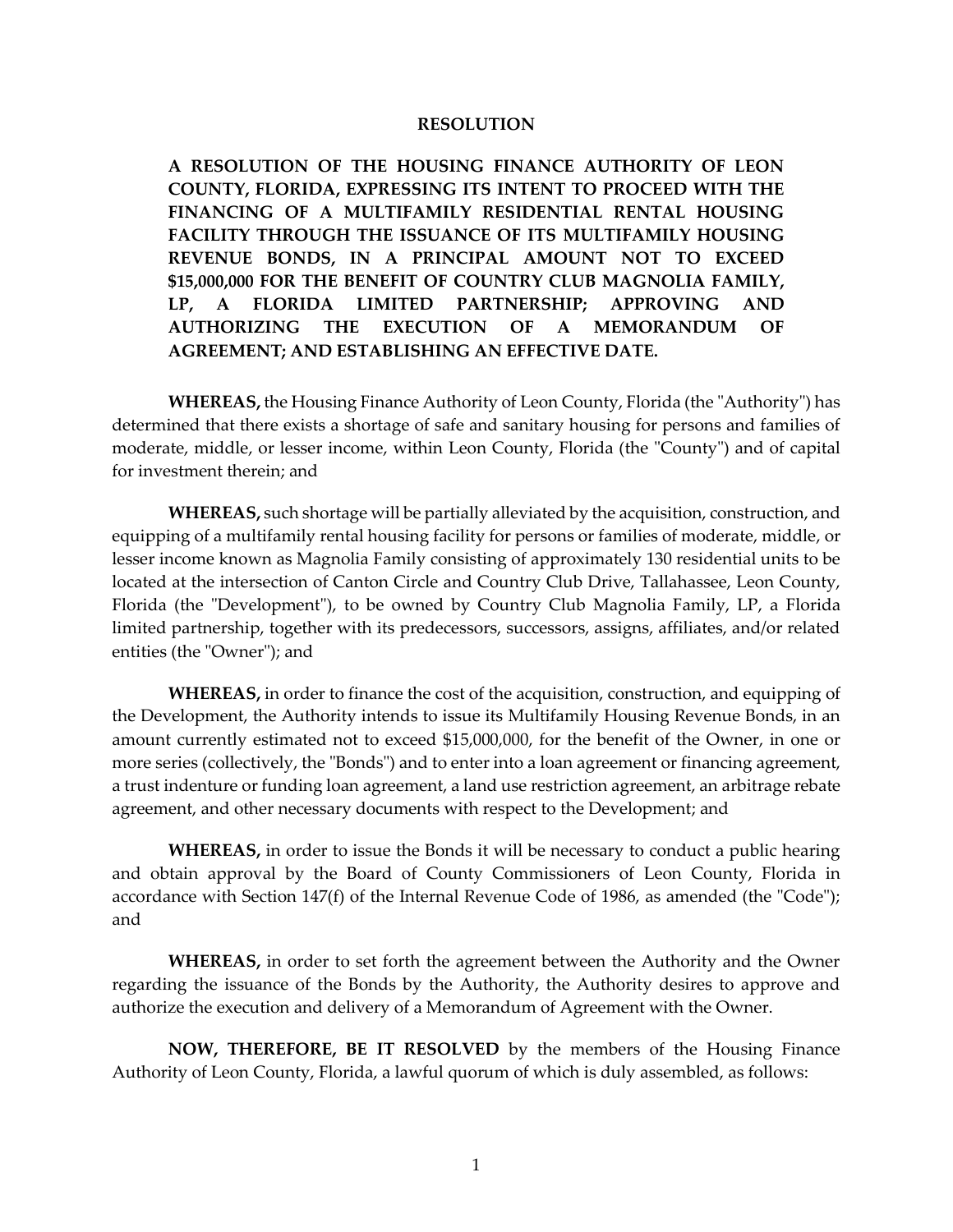**SECTION 1. DECLARATION OF OFFICIAL INTENT.** The Authority hereby expresses its interest in approving at a later date, subject to receipt of an acceptable credit underwriting report and such other conditions as the Authority shall impose, by appropriate resolution, the financing of the Development through the issuance of its Bonds and the execution of the necessary documents, including, but not limited to, a trust indenture or funding loan agreement, loan agreement or financing agreement, land use restriction agreement, and arbitrage rebate agreement. The Owner is hereby authorized to incur expenditures on the costs of the Development, which expenditures may be reimbursed to the Owner from the proceeds of the Bonds upon their issuance. This Resolution shall constitute a declaration of "official intent" by the Authority toward the issuance of the Bonds, within the meaning of Treasury Regulation Section 1.150-2.

**SECTION 2. COMMITMENT FEE.** As a condition to proceeding with the issuance of the Bonds and obtaining a private activity bond volume cap allocation with respect to the Development, the Owner shall make a deposit with the Authority in the amount of \$25,000.00, in accordance with the Memorandum of Agreement authorized hereby.

**SECTION 3. MEMORANDUM OF AGREEMENT.** In order to induce the Owner to locate the Development in the boundaries of the County, with the resulting public benefits which flow therefrom, and to more effectively serve the purposes of the Act, the execution and delivery of a Memorandum of Agreement to be made between the Authority and the Owner, substantially in the form attached hereto as Exhibit A is hereby authorized and approved. The form of such Memorandum of Agreement is hereby approved, subject to such changes, amendments, modifications, deletions, and additions therein as may be approved by the officers of the Authority executing the same, such execution to be conclusive evidence of such approval. The Chairman or the Vice Chairman of the Authority is hereby authorized and directed to execute the Memorandum of Agreement in the name of and on behalf of the Authority, and the Secretary or an Assistant Secretary of the Authority is hereby authorized and directed to attest the same and to affix thereto the official seal of the Authority and the Chairman or Vice Chairman is hereby authorized to deliver the Memorandum of Agreement to the Owner. Such officers and all other officers of the Authority are hereby authorized to execute and deliver such further Agreements, instruments, and documents and to take such further action as may be necessary and desirable to effectuate and carry out the intent and purposes of the Memorandum of Agreement, when executed and delivered by the Authority and Owner.

**SECTION 4. SCOPE OF APPROVAL.** It is expressly stated and agreed that the adoption of this Resolution is not a guaranty, express or implied, that the Authority shall approve the issuance of the Bonds for the Development, but is solely an expression of the intent of the Authority to do so if the conditions referred to in the Memorandum of Agreement are satisfied to the satisfaction of the Authority. The Owner shall hold the Authority and its past, present, and future members, officers, staff, attorneys, financial advisors, and employees harmless from any liability or claim based upon the failure of the Authority to close the transaction and issue the Bonds or any other cause of action arising from the adoption of this Resolution, the processing of the financing for the Development, or the issuance of the Bonds. Furthermore, the authorization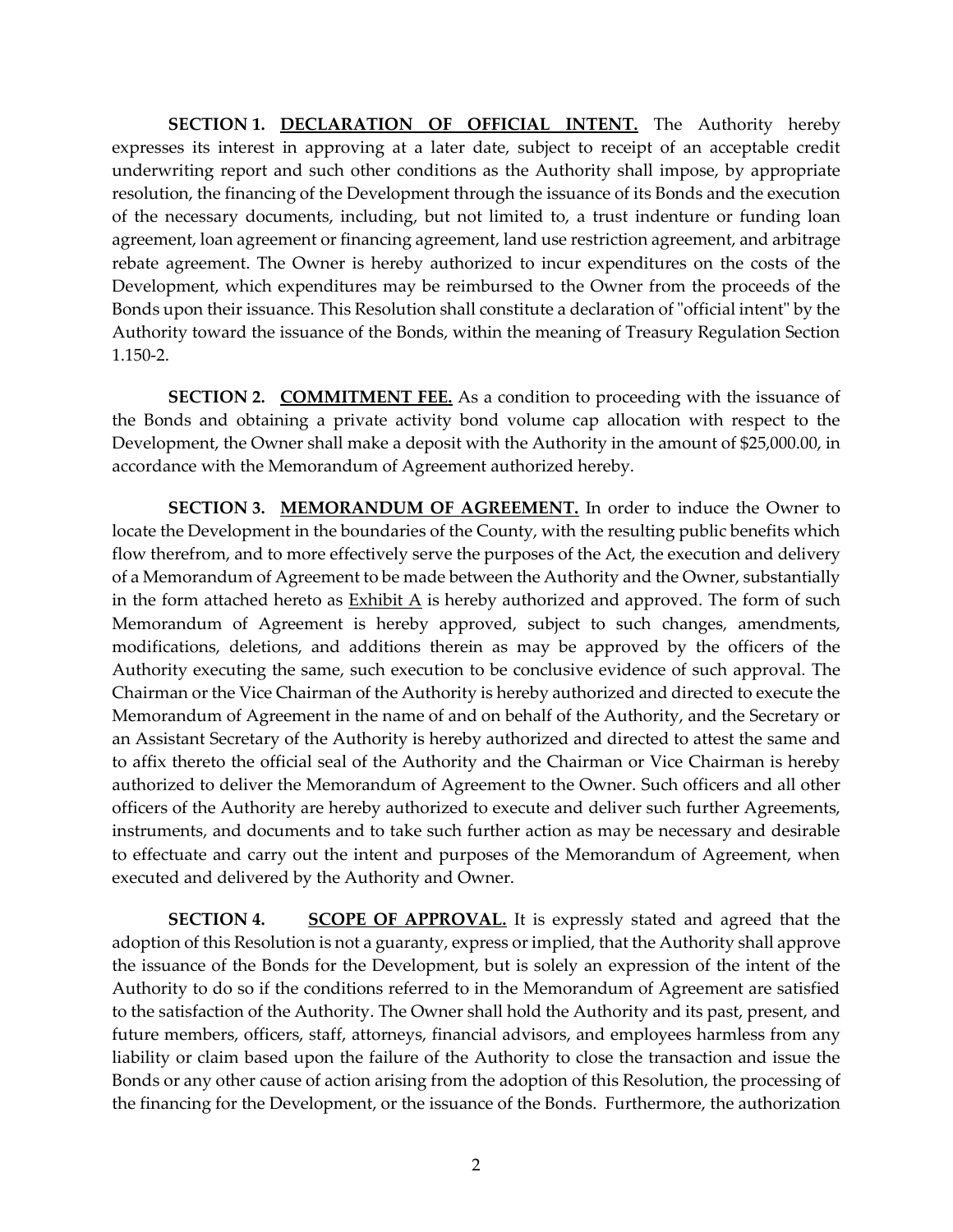provided herein and any approval by the Authority of the issuance of the Bonds to finance the Development pursuant hereto shall not be construed as (i) an endorsement of the creditworthiness of the Owner, or the financial viability of the Development, (ii) a recommendation to any prospective purchaser to purchase the Bonds, (iii) an evaluation of the likelihood of the repayment of the debt service on the Bonds, or (iv) approval of any necessary rezoning applications or approval or acquiescence to the alteration of existing zoning or land use nor approval for any other regulatory permits relating to the Development, and the Authority shall not be construed by reason of its adoption of this Resolution or any approval by the Authority pursuant hereto, to make any such endorsement, finding, or recommendation or to have waived any right of the Authority or estopping the Authority from asserting any rights or responsibilities it may have in such regard. Further, the approval on behalf of the Authority of the issuance of the Bonds by the Authority shall not be construed to obligate the County to incur any liability, pecuniary or otherwise, in connection with either the issuance of the Bonds, the acquisition and rehabilitation of the Development, and the Authority shall so provide in the financing documents setting forth the details of the Bonds.

**SECTION 5. AUTHORIZATION OF PUBLIC HEARING AND REQUEST FOR APPROVAL OF BOARD OF COUNTY COMMISSIONERS.** The Authority hereby authorizes staff of the Authority to publish requisite notice of, and to conduct, a public hearing on the matter of issuance of the Bonds to finance the Development and, after such hearing, requests the approval of the Board of County Commissioners of Leon County, Florida of the issuance of the Bonds by the Authority to finance the Development.

**SECTION 6. AUTHORIZATION OF VALIDATION.** The Authority's general counsel and bond counsel are hereby authorized to file, on behalf of the Authority, a validation proceed in accordance with Chapter 75, Florida Statutes, with respect to the Bonds.

**SECTION 7. REPEALING CLAUSE.** All resolutions and orders or parts thereof, of the Authority, in conflict herewith are, to the extent of such conflict, hereby modified to the extent of such conflict.

**SECTION 8. COMPLIANCE WITH OPEN MEETING LAWS.** It is found and determined that all formal actions of this Authority concerning and relating to the adoption of this Resolution were taken in an open meeting of the members of this Authority and that all deliberations of the members of this Authority and of its committees, if any, which resulted in such formal action were taken in meetings open to the public, in full compliance with all legal requirements.

[Remainder of page intentionally left blank]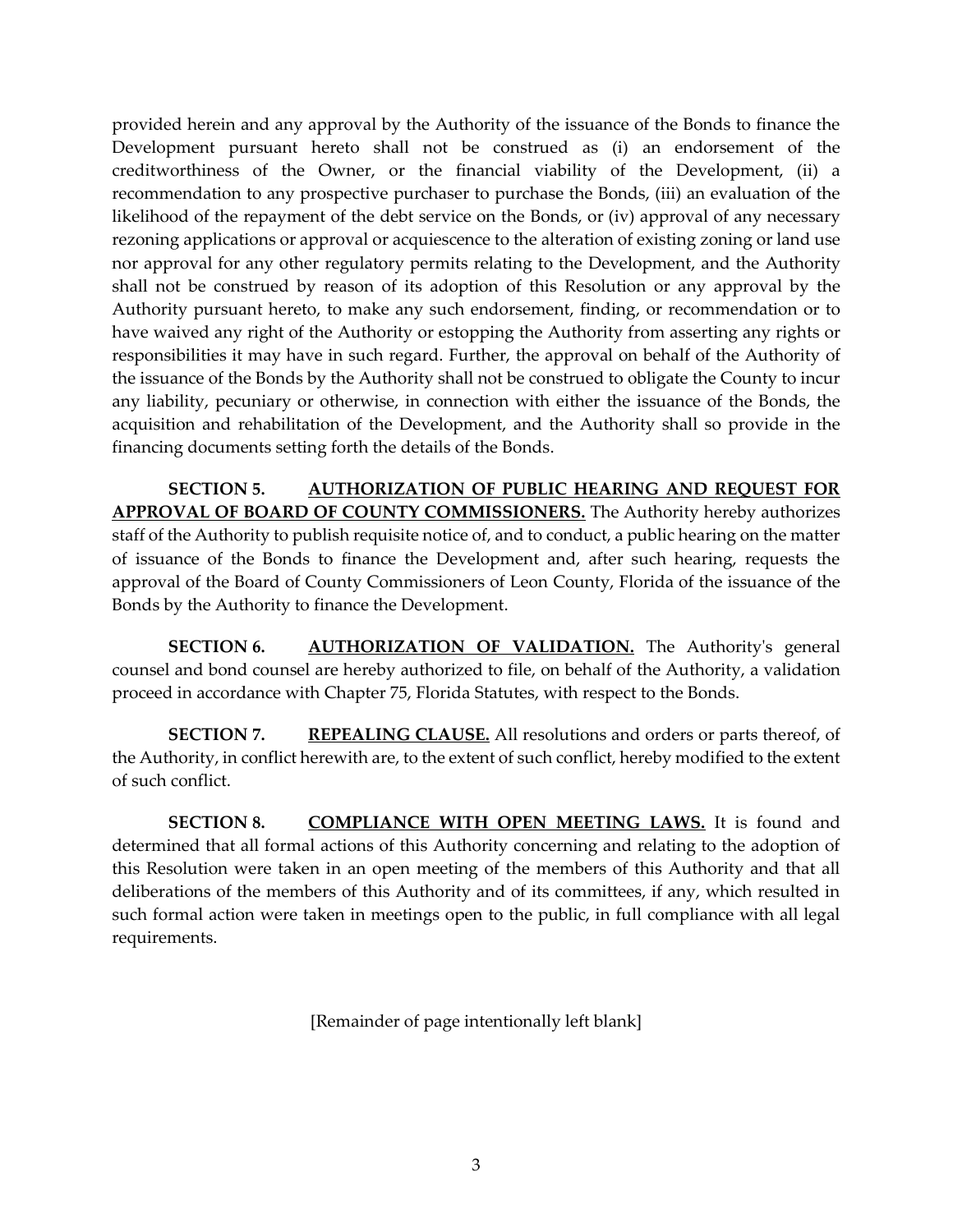**SECTION 9. EFFECTIVE DATE.** This Resolution shall become effective immediately upon its adoption.

**ADOPTED** this 12th day of December, 2019.

## **HOUSING FINANCE AUTHORITY OF LEON COUNTY, FLORIDA**

By:

Chairman

(SEAL)

ATTEST:

By:

Secretary